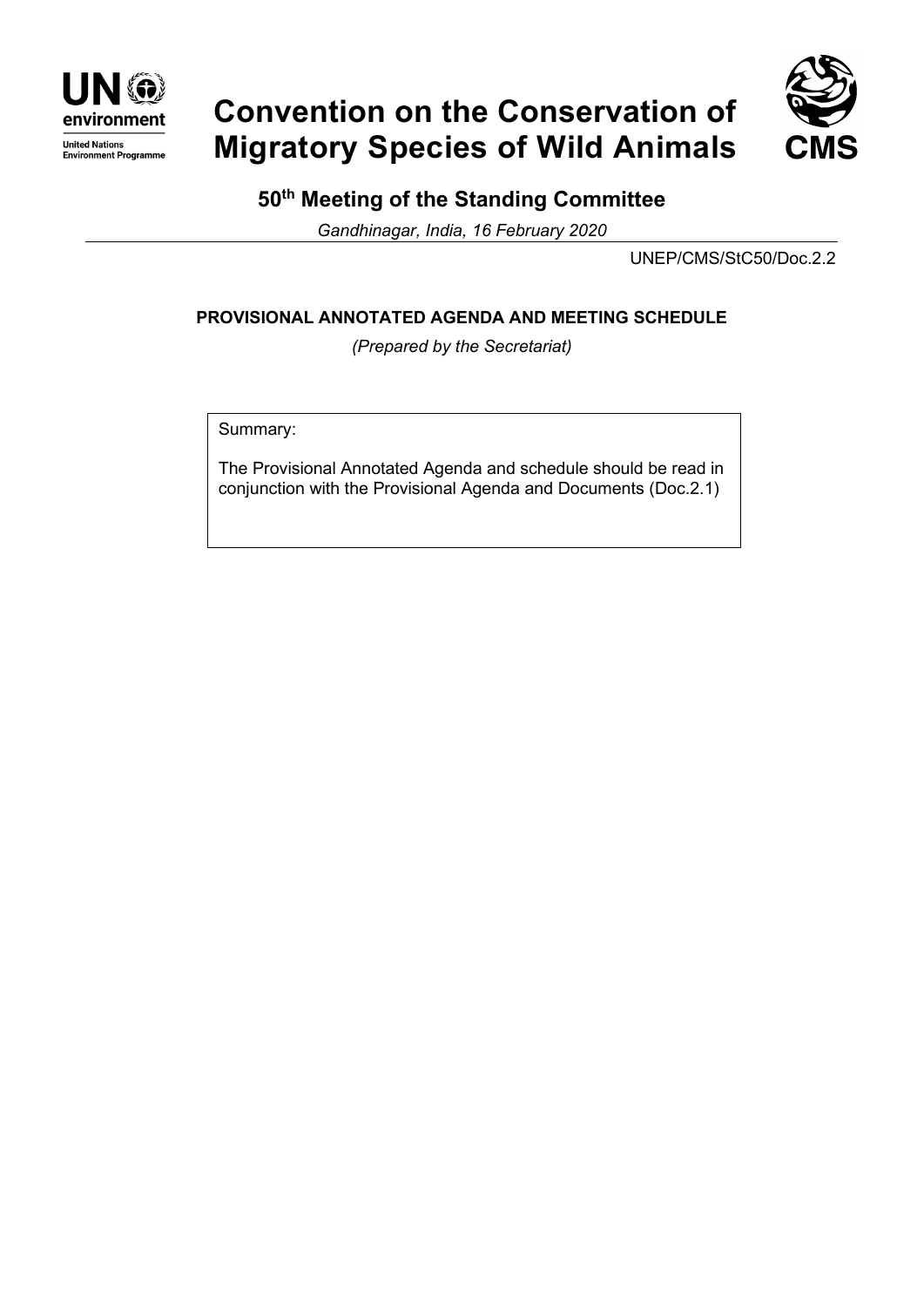## **Sunday, 16 February 2020**

#### **50th MEETING OF THE CMS STANDING COMMITTEE**

| Time            | <b>Agenda Item</b>                                                                                                                                                                                                                                                                                                                                               | <b>Document</b>                                  | <b>Comments/ Action requested</b>                                                                                                                                                                                                                                                                                                                                                                                                                                                                                                                                                                                                                                                                                                                                     |
|-----------------|------------------------------------------------------------------------------------------------------------------------------------------------------------------------------------------------------------------------------------------------------------------------------------------------------------------------------------------------------------------|--------------------------------------------------|-----------------------------------------------------------------------------------------------------------------------------------------------------------------------------------------------------------------------------------------------------------------------------------------------------------------------------------------------------------------------------------------------------------------------------------------------------------------------------------------------------------------------------------------------------------------------------------------------------------------------------------------------------------------------------------------------------------------------------------------------------------------------|
| $09:00 - 10:00$ | Registration                                                                                                                                                                                                                                                                                                                                                     |                                                  |                                                                                                                                                                                                                                                                                                                                                                                                                                                                                                                                                                                                                                                                                                                                                                       |
| $10:00 - 13:00$ | 1. Opening remarks and introductions                                                                                                                                                                                                                                                                                                                             |                                                  | The Chair will open the Meeting followed by a welcoming address by<br>the Acting Executive Secretary.                                                                                                                                                                                                                                                                                                                                                                                                                                                                                                                                                                                                                                                                 |
|                 | 2. Adoption of the agenda<br>2.1. Provisional Agenda and documents<br>2.2. Annotated Agenda and meeting schedule                                                                                                                                                                                                                                                 | StC50/Doc.2.1<br>StC50/Doc.2.2                   | The Provisional and the Annotated Agenda will be proposed for<br>adoption.                                                                                                                                                                                                                                                                                                                                                                                                                                                                                                                                                                                                                                                                                            |
|                 | <b>Preparations for COP13</b><br>5.                                                                                                                                                                                                                                                                                                                              | No document                                      | The Secretariat will inform the Meeting on the latest of preparations<br>for COP13. The Secretariat will also outline how COP13 will be<br>conducted and which Working Groups and Committees might be<br>established. In addition, the Secretariat will stress the importance of<br>Bureau and the Regional Coordination meetings for efficient time<br>management during the COP.<br>Action requested: The Standing Committee takes note of the status<br>of preparations for CMS COP13 and provides further guidance as<br>necessary with respect how to conduct COP13.<br>The Standing Committee members are encouraged to promote the<br>Regional Coordination meetings to have effective information<br>exchange and reminded of their membership in the Bureau. |
|                 | Process for the appointment of representatives<br>4.<br>to subsidiary bodies:<br>4.1. Election of Parties to the Standing Committee<br>4.2. StC Finance and Budget Sub-Committee<br>4.3. COP-Appointed Councillor Subject Areas -<br>Analysis, Review and Recommendations<br>4.4. Appointment of Members of the Sessional<br>Committee of the Scientific Council | COP13/Doc.16<br>COP13/Doc.15.1<br>COP13/Doc.15.2 | The Secretariat will briefly introduce the process with respect to<br>election of new Members of the Standing Committee, COP-Appointed<br>Councillor Subject Areas, the Finance and Budget Sub-Committee<br>and the Scientific Council.<br>It is requested that members will report on the status of the selection<br>of regional members of the subsidiary bodies, bearing in mind that<br>countries in arrears are not eligible, at the Bureau meeting on<br>Wednesday, 26 February 2020.<br>Action requested: The Standing Committee Members will take note of<br>the process to elect new Members of these Committees and will follow<br>this issue up in the Regional Coordination meetings during COP13.                                                        |